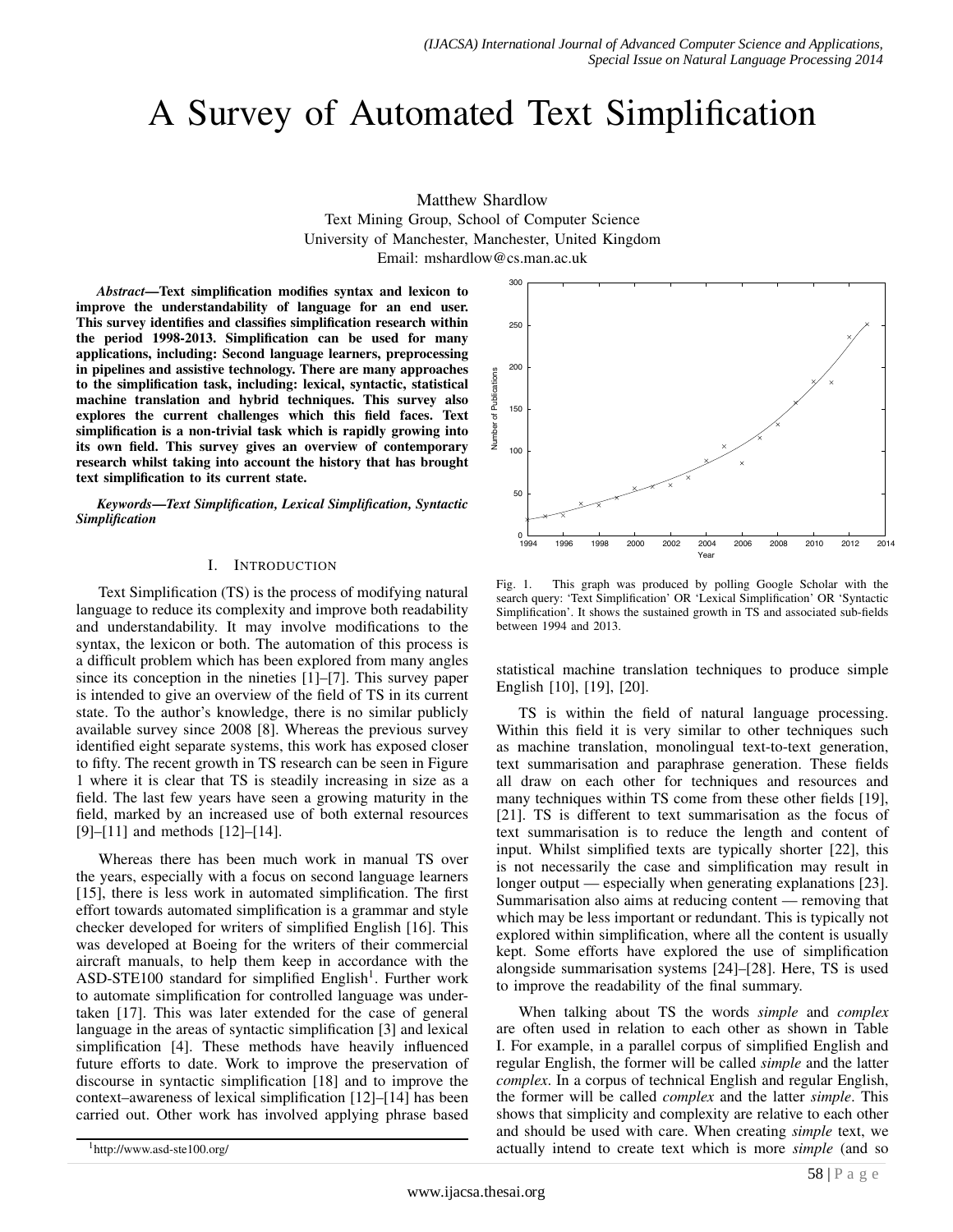TABLE I. SIMPLICITY IS RELATIVE TO COMPARISON



less *complex* ) than it originally was. Two other important terms to define are *readability* and *understandability*. At first, these may seem like the same things, however they may be measured independently depending on the context of an application. *Readability* defines how easy to read a text may be. This is typically governed by factors such as the complexity of grammar, length of sentences and familiarity with the vocabulary. *Understandability* is the amount of information a user may gain from a piece of text. This can be affected by factors such as the user's familiarity with the source's vocabulary, their understanding of key concepts or the time and care taken to read the text. It may be the case that a text has high *readability*, but low *understandability*. For example: trying to read a well written scientific article with no scientific training. It may also be possible that a text has low *readability*, but is still *understandable*. For example: an author who communicates a simple point uses misleading grammatical structures. *Readability* and *understandability* are related and a text which is easier to read is likely to be more understandable, as the reader will find it easier to take the time to look over the difficult concepts. Similarly, a text which is easily understandable will encourage the reader to keep reading, even through difficult readability.

Simplicity is intuitively obvious, yet hard to define. Typical measures take into account factors such as sentence length [29], syllable count [30] and other surface text factors. Whilst these give a good estimate, they are not always accurate. For example, take the case of sentence length. One long sentence may use many complex terms and anaphora (words which refer to a previous entity: he, she, it, etc.). A simplified version of this would be lexically longer, but may be more explicative. In the case of explanation generation, complex words are appended with short definitions, increasing sentence length. Automatic heuristic measures will judge these sentences which have been simplified to be more complex. The final text may be longer, however it is also easier to understand and therefore simpler.

Different forms of simplification will address different needs. No two users are exactly the same and what one finds easy, another may find difficult. This is true both at the level of different user groups (the low literacy user requires different simplifications to the second language learner), but also within user groups. Factors such as dialect, colloquialisms and familiarity with vocabulary and syntax can all affect the user's understanding of a text. This means that simplification is best done at a general level. Text which is made very simple for one user may be more complex for another. However text which is made slightly simpler for one user will generally be easier for most other users.

This still leaves the question of how to measure simplicity. Automatic measures are ineffective [31]. In fact, they may even be detrimental to the simplification process. For example, if a measure favours short sentences and the aim of simplification is to get the best score with that measure, we could easily succeed by reducing our text to a series of two or three word stubs. This would be much more difficult to read and understand, yet score highly.

Although many efforts have been made towards TS techniques over the past two decades, few have been used in production. Those used in production are generally developed with a focus as an aid to the user in translating their text to simplified language [16], [32]. A governing factor in the low take-up of TS systems is inaccuracy. In some natural language processing applications, a low accuracy may be acceptable as the application is still usable. For example, in information retrieval, even if a system has a moderate accuracy, it will still enable the user to find some portion of the documents they were looking for. Without the information retrieval system, the user would not have been able to find the documents as easily. However, this does not transfer in the same way to TS. If a system is not accurate, then the resultant text will not make sense. If the text is not understandable, then it will definitely not be more simple than the original. If a user is routinely presented with inaccurate simplifications, then they will not find it helpful. Assistive technology must be accurately assistive, otherwise the user will be more confused and less able to interact with the text than in its original "more complex" form.

TS is a largely unsolved task. Whereas many areas of natural language processing and computer science have a flagship system, method or technique, TS has many varied approaches (as outlined in Section II). Whilst these techniques employ differing methodologies and may have differing outputs, their purpose is always to simplify text. The field is fast moving and research into new areas is regularly produced. Further, more and more people are becoming interested in TS with an increased number of projects and publications year on year, as shown in Figure 1. Whilst many techniques have been implemented, there is still much work to be done in comparing, evaluating and refining these.

Text is a fundamental part of our daily interaction with the information world. If text is simplified for an end user, then this may improve their experience and quality of life. Whether we are reading the newspaper, checking emails or following instructions, it is highly important to be able to understand the text used to convey this information. TS can be applied to reduce the complexity of information and increase a user's understanding of the text they encounter in their day to day lives. This has great advantages for both readers and authors. The reader gains a better understanding of the world around them and authors can ensure their written material will be understandable by those recipients with a low reading level.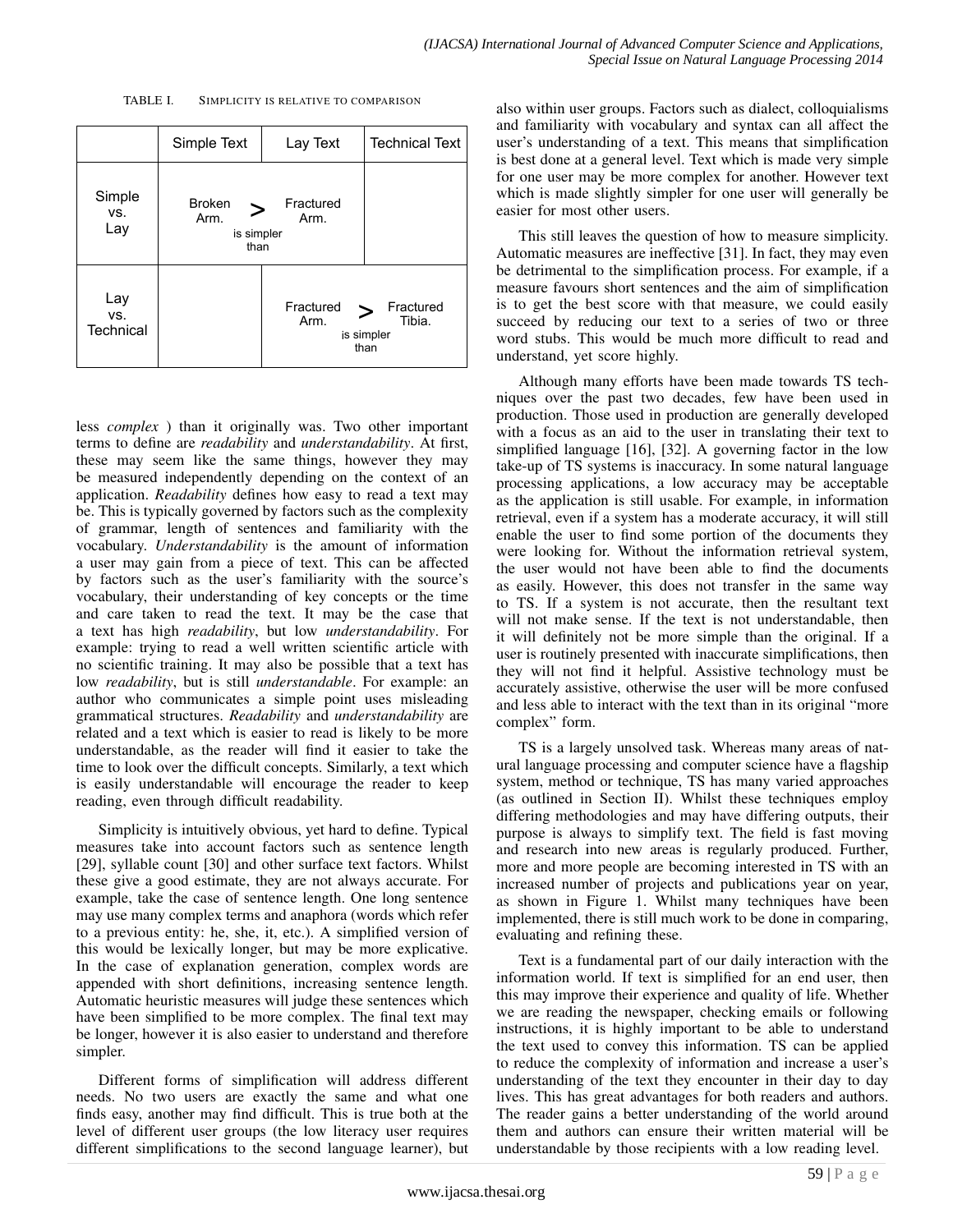The related fields of machine translation and text summarisation allow for the crossover and sharing of techniques. For example, corpus alignment techniques have been borrowed from summarisation [33], [34] and statistical machine translation techniques have been used [19], [35], along with their evaluation methods [36]. This crossover means that, as these fields progress, there will be new techniques available for the task of simplification. As techniques are developed in the context of TS, they will also be useful in the context of other related domains.

The need for simplified English in particular is evidenced by the popularity of the Simple English Wikipedia project (an alternative to English Wikipedia), which provides simplified versions of Wikipedia articles. There are over 88,000 articles which have been hand written in Simple English for this project. Many groups with low levels of English benefit. The size of Simple Wikipedia indicates the need for simple English, however the process of hand crafting these articles is time consuming. Improvements in automating simplification would help to address this need.

#### II. APPROACHES

TS has been carried out in a number of different ways. Many systems use a combination of approaches to simplify text in different manners. These different methods of TS are largely independent and methodologically distinct of each other. In this section, we observe the development of methods from: lexical and syntactic simplification, explanation generation, statistical machine translation and TS techniques in languages other than English.

#### *A. Lexical Approaches*

Lexical simplification is the task of identifying and replacing complex words with simpler substitutes. This involves no attempt to simplify the grammar of a text but instead focusses on simplifying complex aspects of vocabulary. An overview of research papers in lexical simplification is presented in Table II. Lexical simplification may be formulated as a phrase based substitution system, which takes limited syntactic information into account. There are typically 4 steps to lexical simplification as shown in Figure 2. Firstly, the complex terms in a document must be identified. Secondly, a list of substitutions must be generated for each one. Thirdly, those substitutions should be refined to retain those which make sense in the given context. Finally, the remaining substitutions must be ranked in their order of simplicity. The most simple synonym is used as a replacement for the original word. Systems have made differing variations on this theme with many approaches missing out the word sense disambiguation step.

In the first notable work in automated lexical simplification [4], the authors rank synonyms from the semantic thesaurus WordNet [49] using Kučera-Francis frequency [50] to identify the most common synonym. This work has heavily influenced lexical simplification systems since [12]–[14], [34], [37], [51], providing a framework with many avenues to explore and build upon. Recently, work has also focussed on the simplification of numerical expressions for improved reader comprehension [52], [53].



Fig. 2. The lexical simplification pipeline. Many simplifications will be made in a document concurrently. In the worked example the word 'perched' is transformed to sat. 'Roosted' is eliminated during the word sense disambiguation step as this does not fit in the context of 'cat'.

One area for improvement is the method of substitution ranking. Kučera-Francis frequency is the counts of words from the Brown corpus, which consists of just over one million words from 50 sources which are intended to be representative of the English language. Modern technology allows for frequency counts of much larger corpora to be carried out [54], [55]. Larger corpora are naturally better estimators of the true frequency counts of a language.

One of the major stumbling blocks with primitive lexical substitution systems is a loss of meaning due to word sense ambiguity. This occurs when a word has multiple meanings and it is difficult to distinguish which is correct. Different meanings will have different relevant substitutions and so replacing a word with a candidate substitution from the wrong word sense can have disastrous results for the cohesion of the resultant sentence. Early systems [4] did not take this into account, at the expense of their accuracy. Word sense disambiguation may be used to determine the most likely word sense and limit the potential synonyms to those which will maintain coherence.

Word sense disambiguation has been applied to lexical simplification in a number of different ways. These usually involve taking a standard lexical substitution system and applying a word sense disambiguation algorithm at some point. One such system is the latent words language model (LWLM) [56], which is applied to lexical simplification during the substitution generation step. The LWLM is used to generate a set of words which are semantically related to the original word. These are then compared against the substitutions returned by WordNet to remove any antonyms found by the LWLM. WordNet is useful for word sense disambiguation as it gathers words according to their semantic similarities into a group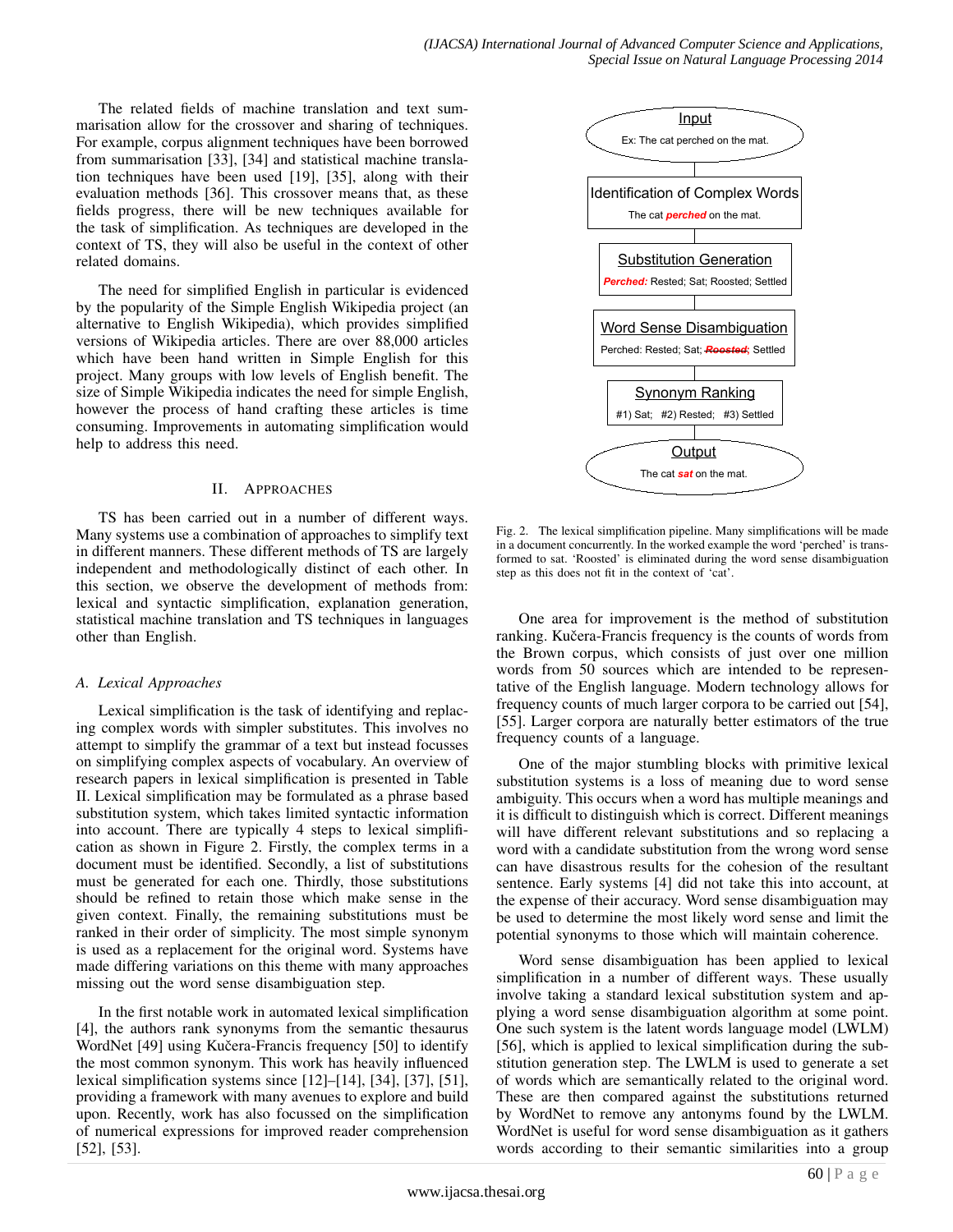| Year              | <b>Title</b>                                                                                                                                                                    | <b>Notes</b>                                                                             |  |
|-------------------|---------------------------------------------------------------------------------------------------------------------------------------------------------------------------------|------------------------------------------------------------------------------------------|--|
| 1998              | Use<br>$\overline{\text{of}}$<br>The<br>a Psycholinguistic<br>Database in the Simplification of Text<br>for Aphasic Readers (PSET) [4]                                          | Seminal work on lexical simplification.                                                  |  |
| 2003              | <b>Text Simplification for Reading Assis-</b><br>tance: A Project Note (KURA) [37]                                                                                              | Paraphrasing for deaf Japanese stu-<br>dents in an educational setting.                  |  |
| 2006              | Helping Aphasic People Process On-<br>line Information (HAPPI) [38]                                                                                                             | An update of PSET project for Web<br>deployment.                                         |  |
| 2007              | Mining a Lexicon of Technical Terms<br>and Lay Equivalents [39]                                                                                                                 | Corpus alignment for paraphrasing.                                                       |  |
| 2009              | FACILITA: Reading Assistance for<br>Low-literacy Readers (PorSimples)<br>$[40]$                                                                                                 | Designed for Brazilian Portuguese<br>readers.                                            |  |
| 2009              | <b>Extracting Lay Paraphrases of Special-</b><br>ized Expressions from Monolingual<br>Comparable Medical Corpora [41]                                                           | Paraphrasing medical corpora.                                                            |  |
| 2010              | Lexical Simplification [13]                                                                                                                                                     | Applying word sense disambiguation<br>during the synonym generation phase.               |  |
| 2010              | For the Sake of Simplicity: Unsuper-<br>vised Extraction of Lexical Simplifica-<br>tions from Wikipedia [9]                                                                     | Paraphrasing.                                                                            |  |
| 2011              | Putting It Simply: a Context-aware<br>Approach to Lexical Simplification<br>$[12]$ (SIMPLEXT)                                                                                   | A word sense disambiguation<br>ap-<br>proach to lexical simplification.                  |  |
| 2012              | Can Spanish Be Simpler? LexSiS:<br>Lexical Simplification for Spanish [42]                                                                                                      | Spanish lexical<br>simplification.<br>c.f.<br>$[43]$ , $[44]$                            |  |
| 2012              | English Lexical Simplification (Se-<br>mEval Task 1) [45]                                                                                                                       | The project description for the Se-<br>mEval 2012 task on lexical simplifi-<br>cation.   |  |
| 2012              | WordNet-based Lexical Simplification<br>of a Document [46]                                                                                                                      | using WordNet hypernymy to perform<br>substitutions.                                     |  |
| $\overline{2012}$ | Text Simplification<br>Automatic<br>via<br>Synonym Replacement [47]                                                                                                             | Masters thesis focussing on the chal-<br>lenges of lexical simplification in<br>Swedish. |  |
| 2013              | User Evaluation of the Effects of a<br>Text Simplification Algorithm Using<br>Term Familiarity on Perception, Un-<br>derstanding, Learning, and Informa-<br>tion Retention [48] | Semi-automated lexical simplification<br>for medical literature.                         |  |

| TABLE II. | RESEARCH EFFORTS IN LEXICAL SIMPLIFICATION ORDERED BY YEAR. LATER SYSTEMS ARE TYPICALLY MORE SOPHISTICATED. RECENT |
|-----------|--------------------------------------------------------------------------------------------------------------------|
|           | YEARS HAVE SEEN THIS AREA GATHERING MOMENTUM.                                                                      |

called a "synset". One particular use of WordNet [46] develops a tree of simplification relationships based on WordNet hypernym relations. This tree is used to reduce the size of the vocabulary in a document. Word sense disambiguation is carried out to place content words into their correct WordNet synset. Simplification may then be carried out by looking at the relevant node in the tree. Word sense disambiguation is also carried out by the use of context vectors [12], [42]. In this method, a large amount of information is collected on the surrounding context of each word and is used to build a vector of the likely co-occurring words. Vector similarity measures are then used to decide which word is the most likely candidate for substitution in any given context. These methods show the diversity of word sense disambiguation as applied to lexical simplification.

Other work has attempted to improve lexical simplification by improving the frequency metrics which are used. Frequent words have been shown to increase a text's readability [57].

Simple Wikipedia has been shown to be more useful than English Wikipedia as a method for frequency counting [58]. N-Grams have shown some use in providing more context to the frequency counts, with higher order n-grams giving improved counts [59]. However, the most effective method has so far proven to be the usage of a very large initial data-set [58], [59]. Namely, the Google Web 1T [55].

As well as performing substitutions at the single word level, lexical substitution may also be carried out at the phrase level, which requires some knowledge of how words cluster into individual phrases and how these can be recognised and substituted. A phrase may be replaced by a single word which conveys the same sentiment or by another phrase which uses simpler language. This may be done by comparing revisions in the edit histories of Simple Wikipedia [9] or by comparing technical documents with simplified counterparts [39]. A corpus which can be used to identify simplifications made by a human editor is required. Phrase based simplification is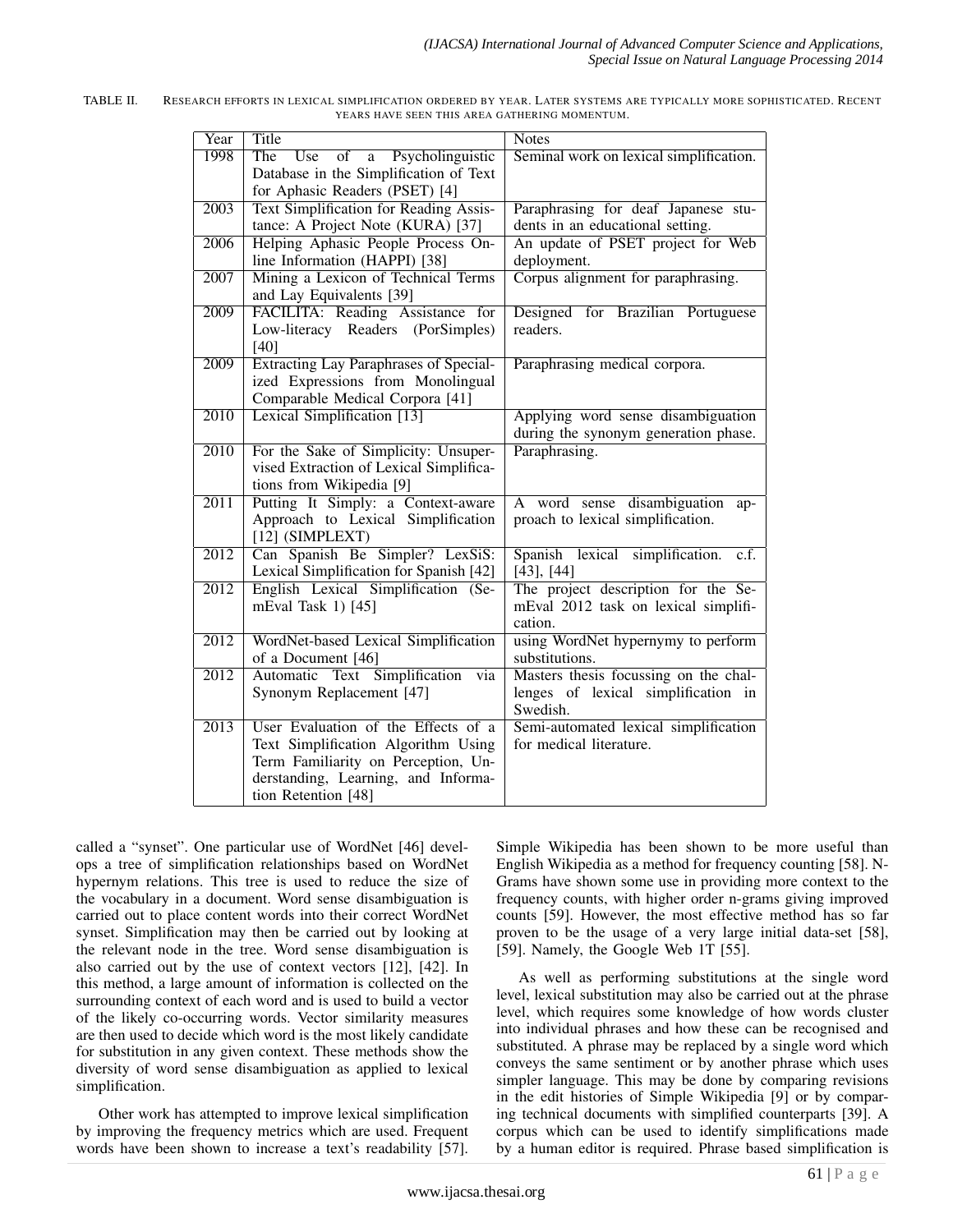similar to the task of paraphrasing [41], [60], where phrases with high semantic similarity are aligned for use in tasks such as question answering [61] or the automatic evaluation of machine translation [62]. Techniques could be drawn from this area to improve the work in lexical simplification. Two advantages are as follows: Firstly, it allows some rudimentary syntactic simplification to be carried out, altering the structure within a phrase to make it more readable. Secondly, it allows more diversity in the range of simplifications which can be made. It may be the case that simplifying a single word which is part of a complex phrase is actually detrimental to the understanding of that phrase, whereas simplifying the whole phrase itself is helpful.

A recent important development in the field of lexical simplification is the lexical substitution task from SemEval 2012 [45]. Participants designed a system to rank words in terms of their simplicity. The words were given as valid replacements for a single annotated word in a sentence. Many such sentences were provided and systems were able to train and test on sample data before being deployed for the final testing data. The corpus was developed by crowd sourcing through Amazon's Mechanical Turk<sup>2</sup>. Annotators were asked to rank the substitutions in order of their simplicity. These rankings were then combined to form one final ranking.

The SemEval task isolates the synonym ranking problem within lexical simplification where the aim is to find the easiest synonym. Systems do not have to focus on other distractions, such as identifying complex words or synonym generation, but can focus solely on ranking. Several systems were developed to produce these rankings and the techniques used considered a variety of methods such as: language models for word context [63]–[65], decompositional semantics [66] and machine learning techniques [65], [67]. A comprehensive overview and comparison of these is given in the task description [45]. The SemEval task benefits TS in two separate ways: firstly, it has promoted the field and specifically the area of lexical simplification. Hopefully, interest will be generated and more time and resources will be channeled into TS. Secondly, it has provided an evaluation of different methods for synonym ranking. This should drive research forward as new systems will have both a reasonable baseline and evaluation method to compare against.

# *B. Syntactic Approaches*

Syntactic simplification is the technique of identifying grammatical complexities in a text and rewriting these into simpler structures. There are many types of syntactic complexity which this may apply to: Long sentences may be split into their component clauses; Sentences which use the passive voice may be rewritten and anaphora may be resolved. Poorly written texts are very difficult to engage with. Readers may struggle to follow the text, lose interest at some point in a sentence and eventually give up trying. In the case of people with cognitive impairments such as aphasia, some grammar structures may even cause a loss of meaning. Patients may not be able to distinguish between subject and object when the passive voice is used. For example, the passive voice sentence: "the boy was kicked by the girl" may appear to read as:



Fig. 3. The syntactic simplification pipeline, with worked example. Predetermined rewrite rules govern the simplifications that occur during the transformation step. The generation step is important to ensure the cohesion of the resultant text.

"the boy kicked the girl" for someone with aphasia. A list of research in syntactic simplification is presented in Table III.

Work on syntactic simplification began with a system for the automatic creation of rewrite rules for simplifying text [3]. This system takes annotated corpora and learns rules for domain specific sentence simplification. The main purpose is as a preprocessing step to improve other natural language applications. Later work [68], [75], [77], [79] focussed on applying this syntactic simplification as an assistive technology. Improvements to the discourse structure were made to ensure that clauses of sentences appeared in the correct order [18]. More recent work has focussed on applying syntactic simplification as a preprocessing tool for named entity recognition in the biomedical domain [5], [26]. There have also been efforts to apply this technique for languages other than English [51], [69], [71]–[73].

Syntactic simplification is typically done in three phases as shown in Figure 3. Firstly, the text is analysed to identify its structure and parse tree. This may be done at varying granularity, but has been shown to work at a rather coarse level. At this level, words and phrases are grouped together into 'super-tags' which represent a chunk of the underlying sentence. These super-tags can be joined together with conventional grammar rules to provide a structured version of the text. During the analysis phase, the complexity of a sentence is determined to decide whether it will require simplification. This may be done by automatically matching rules, but has also been done using a support vector machine binary classifier [80]. The second phase is transformation, in which modifications are made to the parse tree according to a set of rewrite rules. These rewrite rules perform the simplification operations such as sentence splitting [68], clause

<sup>2</sup>www.mturk.com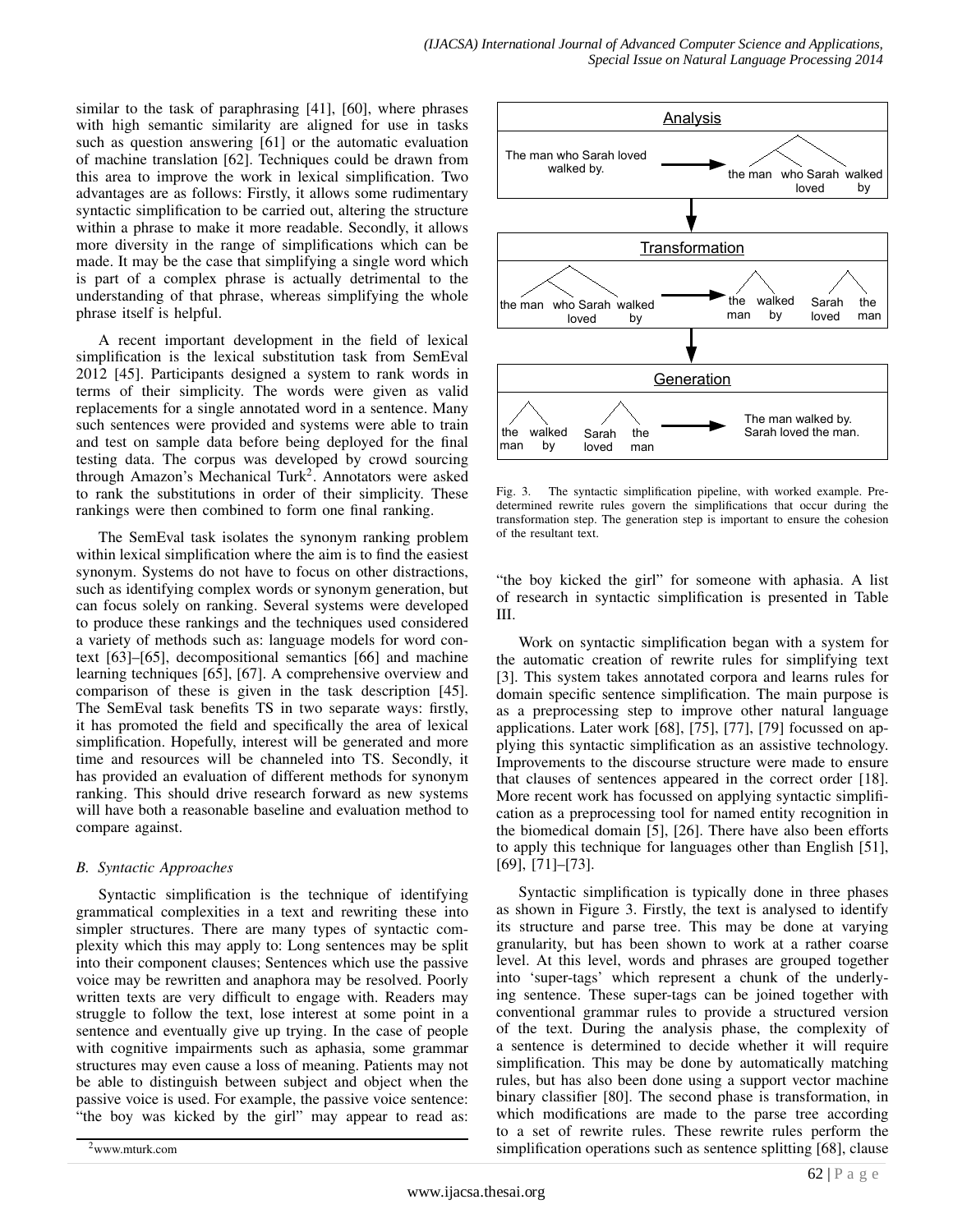| <b>Year</b>       | <b>Title</b>                                           | <b>Notes</b>                            |
|-------------------|--------------------------------------------------------|-----------------------------------------|
| 1997              | Automatic Induction of Rules for Text                  | Seminal work in field.                  |
|                   | Simplification [3]                                     |                                         |
| 1998              | Practical Simplification of English                    | Shortened sentences for aphasic users.  |
|                   | Newspaper Text to Assist Aphasic                       |                                         |
|                   | Readers (PSET) [68]                                    |                                         |
| 2004              | Automatic Sentence Simplification for                  | Dutch language simplification           |
|                   | Subtitling in Dutch and English [69]                   |                                         |
| 2004              | Text Simplification for Information-                   | Introduce the notion of Easy Access     |
|                   | seeking Applications [6]                               | Sentences.                              |
| 2006              | Syntactic Simplification and Text Co-                  | Maintaining discourse when perform-     |
|                   | hesion $[18]$                                          | ing syntactic simplification            |
| 2009              | Sentence Simplification Aids Protein-                  | Preprocessing for biomedical interac-   |
|                   | protein Interaction Extraction [70]                    | tion recognition.                       |
| 2010              | A Semantic and Syntactic Text Simpli-                  | Long sentences split after explanation  |
|                   | fication Tool for Health Content [23]                  | generation.                             |
| 2010              | Simplifica: a Tool for Authoring Sim-                  | An authoring tool which provides text   |
|                   | plified Texts in Brazilian Portuguese                  | simplification techniques whilst writ-  |
|                   | Guided by Readability Assessments<br>(PorSimples) [32] | ing a document.                         |
| 2012              | <b>Acquisition of Syntactic Simplification</b>         | A comprehensive list of rules for sim-  |
|                   | Rules for French [71]                                  | plifying the French language.           |
| $\overline{2012}$ | Sentence Splitting for Vietnamese-                     | Vietnamese language splitting to im-    |
|                   | English Machine Translation [72]                       | prove machine translation.              |
| 2012              | Transforming Complex Sentences us-                     | Basque language syntactic simplifica-   |
|                   | ing Dependency Trees for Automatic                     | tion.                                   |
|                   | Text Simplification in Basque [73]                     |                                         |
| $\overline{2012}$ | Enhancing<br>Multi-document                            | Syntactic simplification as a prepro-   |
|                   | <b>Summaries</b><br>with<br>Sentence                   | cessing aid.                            |
|                   | Simplification [26]                                    |                                         |
| 2013              | <b>ERNESTA: A Sentence Simplification</b>              | Italian Syntactic Simplification        |
|                   | Tool for Children's Stories in Italian                 |                                         |
|                   | $[74]$                                                 |                                         |
| 2013              | Enhancing Readability of Web Docu-                     | Simplification of Korean for deaf read- |
|                   | ments by Text Augmentation for Deaf                    | ers.                                    |
|                   | People [75]                                            |                                         |
| $\overline{2013}$ | Sentence Simplification as Tree Trans-                 | Direct manipulation of parse trees.     |
|                   | duction [76]                                           |                                         |
| 2013              | Simple, Readable Sub-sentences [77]                    | Removing unnecessary parts of sen-      |
|                   |                                                        | tence                                   |
| $\overline{2013}$ | Corpus-based Sentence Deletion and                     | Spanish syntactic simplification.       |
|                   | Split Decisions for Spanish Text Sim-                  |                                         |
|                   | plification [78]                                       |                                         |

| TABLE III | THE STATE OF SYNTACTIC SIMPLIFICATION RESEARCH ORDERED BY YEAR. RECENT EFFORTS HAVE PARTICULARLY SEEN THIS AS APPLIED |
|-----------|-----------------------------------------------------------------------------------------------------------------------|
|           | TO LANGUAGES OTHER THAN ENGLISH.                                                                                      |

rearrangement [18] and clause dropping [74], [78]. Although techniques for automatically inducing these rules exist [3], most other systems implementing syntactic simplification use hand written rewrite rules. Two reasons for this are the removal of the need for annotated corpora and the improved accuracy of the final rules. After transformation, a regeneration phase may also be carried out, during which further modifications are made to the text to improve cohesion, relevance and readability.

Syntactic simplification is an essential component to any working TS system and has been implemented in both PSET [4] and PorSimples [51] which both seek to provide ubiquitous TS as an assistive technology. It has been particularly useful outside this application and has been implemented for improving the accuracy of other natural language techniques

with significant success. Syntactic simplification will be incorporated into future TS systems, as it has the ability to reduce grammatical complexities in a way which is not possible with other techniques. Creation and validation of the rewrite rules is a difficult process and one aspect of further work may concentrate on new techniques to automatically discover these.

# *C. Explanation Generation*

Explanation generation is the technique of taking a difficult concept in a text and augmenting it with extra information, which puts it into context and improves user understanding. Table IV lists the research in this area. It has been shown that in some cases, this is more appropriate than lexical simplification [83]. A specific example can be taken from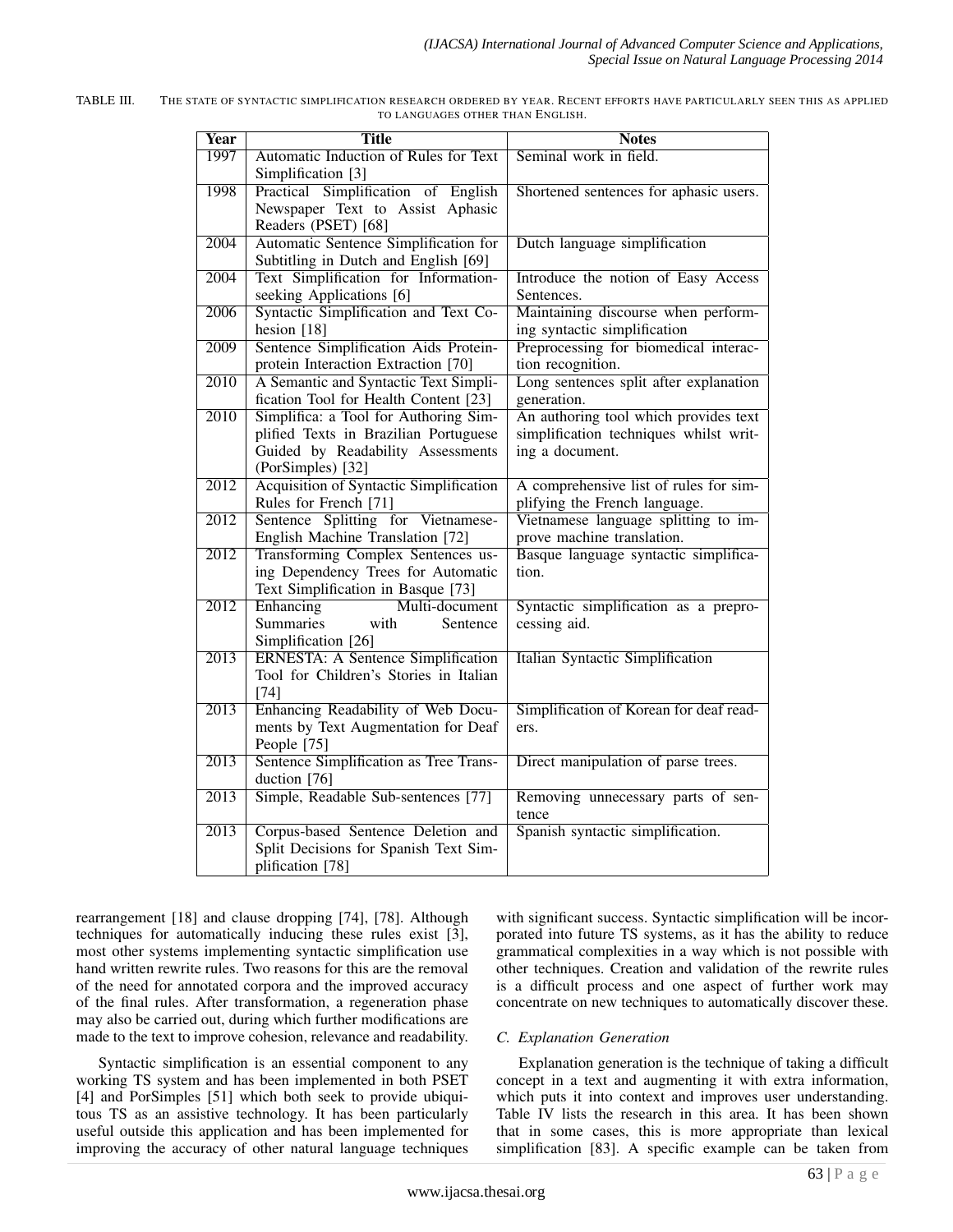| Year | Title                                  | <b>Notes</b>                           |  |
|------|----------------------------------------|----------------------------------------|--|
| 2006 | SIMTEXT Text Simplification of         | Dictionary definitions appended for    |  |
|      | Medical Literature [81]                | some terms.                            |  |
| 2009 | FACILITA: Reading Assistance for       | References to Wikipedia articles for   |  |
|      | Low-literacy Readers (PorSimples)      | difficult terms.                       |  |
|      | [40]                                   |                                        |  |
| 2010 | A Semantic and Syntactic Text Simpli-  | Long sentences split after explanation |  |
|      | fication Tool for Health Content [23]  | generation.                            |  |
| 2012 | Sense-specific Lexical Information for | Lexical elaboration for the education  |  |
|      | Reading Assistance [82]                | of second language learners.           |  |

TABLE IV. RESEARCH INTO EXPLANATION GENERATION, ORDERED BY YEAR.

Health Informatics, where explanations are generated for terms in health literature [23], [81]. These are categorised by their semantic type (disease name, anatomical structure, device, etc.) Explanations are then generated by finding an easier term and adding in a short connecting phrase to explain the more complex term:

# "Pulmonary atresia *(a type of birth defect)*" 3

'Pulmonary atresia' is found to be semantically related to 'birth defect' and the connecting phrase 'a type of' is added to maintain cohesion. Five semantic types are identified and a medical thesaurus is employed for identifying valid substitutions. This is highly specific to the medical terminology in question. The semantic types were discovered by manually analysing simplified literature and so applications to the general case would require much analytical work and many more categories to be discovered. Whilst analysis could be automated, the accuracy would then suffer. This technique could also be used in another equally specific technical domain.

A more general form of simplification is carried out as part of the PorSimples project [51]. The application 'Educational FACILITA' [84], provides a browser plug-in which can simplify Web content for users. Named entities are recognised and annotated with short explanatory extracts from Wikipedia articles. These allow the user to learn more about the difficult concepts in a text. This information is presented to the user in a separate text box at their request. Lexical simplification is also carried out to improve the text's overall readability. The largest challenge lies in the named entity labelling task. Here, words must be matched to their semantic concepts. This is a difficult task which requires word sense disambiguation and some mapping between the concepts and their explanations.

More recently, this has been applied to the case of second language learners [82]. Here, the learner has the opportunity to highlight words which they find difficult and see a dictionary entry for that word. Word sense disambiguation (as discussed above in Section II-A) is carried out to ensure that only the correct sense of the word is presented to the user. This is shown to increase the language learner's reading comprehension for the explained words.

In its present form, explanation generation has particular potential for users with some understanding who wish to learn more about a text. By providing explanations alongside difficult terms, the user is able to better understand the concept and will hopefully not require the explanation next time they encounter the complexity. Explanation generation is not confined to presentation alongside the complex terms however and may also be done to replace the original word. A semantically simple phrase which explains the original term could be used as its replacement. Due to the potentially complex levels of processing involved, this is a technique which is prone to error. If errors occur and are left undetected and unresolved, then they may result in the final text becoming misleading and unhelpful to an end user, which should naturally be avoided wherever possible. This technique may also be useful when deployed alongside lexical [84] or syntactic simplification [23]. The explanations which are generated may add to the structural complexity of the text, resulting in diminished readability. Any steps to increase the readability will help the reader to interact with the text.

# *D. Statistical Machine Translation*

Automated machine translation is an established technique in natural language processing, for a comprehensive review see [88]. It involves automatic techniques to convert the lexicon and syntax of one language to that of another, resulting in translated text. Its application to TS involves casting our problem as a case of monolingual text-to-text generation. Table V gives the research in this field to date. We consider our translation task as that of converting from the source language of complex English to the target of simple English. Each has its own unique syntax and lexicon and is sufficiently distinct to permit the use of machine translation techniques. Recent research (as described below) in machine translation has focussed on phrase based statistical techniques. These learn valid translations from large aligned bilingual corpora and are then able to apply these to novel texts. This task is made easier as the source and target languages are very similar, and so few changes are necessary. It is this type of machine translation that has been applied to TS.

Work to perform TS by statistical machine translation has been performed for English [10], [19], [20], Brazilian Portuguese [35] and has been proposed for German [87]. Practically, systems often use and modify a standard statistical machine translation tool such as Moses [89]. A difficult task can be finding aligned sentences in complex and simple language. This has been done by manual creation [35] and by mining English and Simple Wikipedia [19] using techniques from monolingual corpus alignment [90].

Using this corpus, Moses has been applied to the TS task for English [10]. Moses was augmented with a phrase deletion module which removed unnecessary parts of the complex

<sup>&</sup>lt;sup>3</sup>From [23]. Generated explanation in italics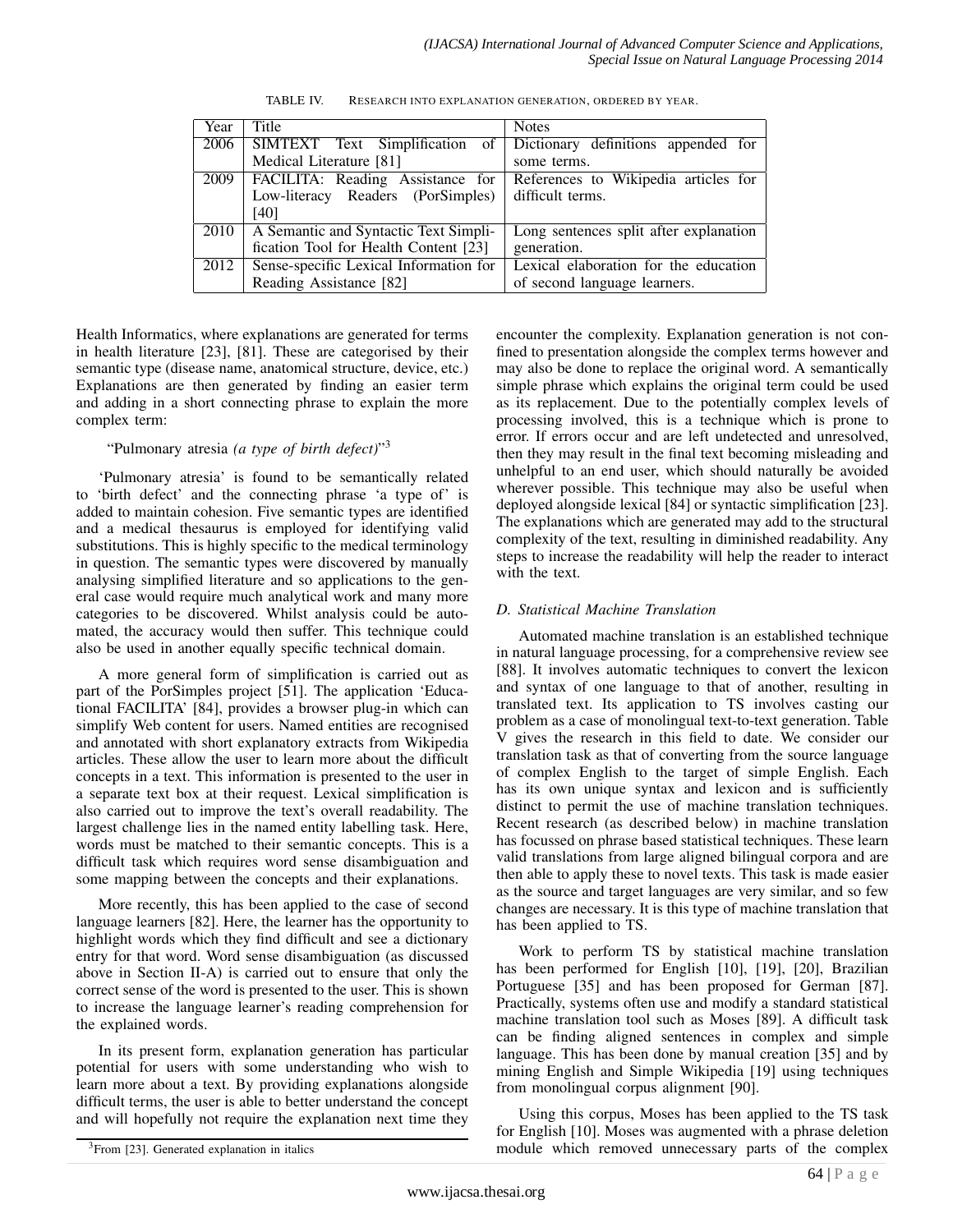| Year | Title                                  | <b>Notes</b>                           |  |
|------|----------------------------------------|----------------------------------------|--|
| 2010 | Translating from Complex to Simpli-    | Part of the PorSimples project for TS  |  |
|      | fied Sentences (PorSimples) [35]       | in Brazilian Portuguese                |  |
| 2010 | A Monolingual Tree-based Translation   | Tree based model, produced<br>the      |  |
|      | Model for Sentence Simplification [19] | PWKP dataset of aligned complex-       |  |
|      |                                        | simple sentences from Wikipedia.       |  |
| 2011 | Learning to Simplify Sentences using   | Improves previous work.                |  |
|      | Wikipedia [10]                         |                                        |  |
| 2012 | Sentence Simplification by Monolin-    | Further improves on previous work.     |  |
|      | gual Machine Translation [20]          |                                        |  |
| 2012 | A Simplification Translation Restora-  | Chinese – English. Simplification as   |  |
|      | tion Framework for Cross-domain        | processing aid.                        |  |
|      | <b>SMT</b> Applications [85]           |                                        |  |
| 2013 | Statistical Machine Translation with   | English – Swedish. Simplification for  |  |
|      | Readability Constraints [86]           | improved readability.                  |  |
| 2013 | Building a German/Simple German        | A corpus for the production of German  |  |
|      | Parallel Corpus for Automatic Text     | monolingual statistical machine trans- |  |
|      | Simplification [87]                    | lation simplification.                 |  |

TABLE V. PAPERS PRESENTING TS BY STATISTICAL MACHINE TRANSLATION ORDERED BY YEAR.

source text. The evaluation used BLEU [91], a standard measure in machine translation. Recent research [20] has used human judges to evaluate the quality of the simplified text against a lexical substitution baseline, something which has not been done before. The use of human judges is a valuable method for evaluation in TS.

A recent development has been simplification in more traditional bilingual statistical machine translation, which has occurred for translating English to Chinese [85] and Swedish to English [86]. Simplification aids readability in the target language, making it useful for language learners. It is also useful to transform source and target texts to a common format to improve their alignment, thus improving translation accuracy. In the example of English to Chinese translation, the final text is restored to it's original level of complexity, the simplification is only required for improving the quality of the translation.

As new techniques and evaluation methods are developed for machine translation, they will be directly applicable to this task. Simplification through monolingual machine translation gives a form of simplified text which appears to reflect human simplified text. This may be useful when simplifying for different domains as the types of simplification are automatically learnt by the algorithm. Statistical machine translation is a technique with applications in real world systems. However, the nature of a statistical technique is that it will not work perfectly in every single case. Every statistical technique has a number of false positives (simplification operations made in error) and false negatives (simplifications which should have been made). Whilst the aim is to reduce these at the same time as improving the levels of true positives and negatives, there will always be some errors that creep in during the learning process. As discussed previously (see Section I), the introduction of errors results in a diminished understandability and increased text complexity — the opposite to the desired outcome. This highlights the importance of accuracy and output validation in TS.

# *E. Non-English Approaches*

As with many natural language processing applications, the majority of TS research is conducted solely for the English language. However, TS is also applied across many different languages as shown in Table VI. The KURA project [37] worked on Japanese language simplification for deaf students and introduced the concept of phrase based simplification identifying and simplifying complex terms. Similarly, the PorSimples project has contributed much to the wider field of TS. This is undoubtedly the largest TS project to date with 3 main systems and many types of simplification investigated. The Simplext project is an ongoing project, currently in the process of developing simplification tools and resources for Spanish. It has particularly focussed on the application of simplification for dyslexic readers.

Most projects do not focus on introducing new techniques for TS, but instead focus on implementing existing techniques in their own language. This is an interesting challenge, as language specific characteristics make it non-trivial to reimplement existing techniques. The main barrier is usually in discovering appropriate resources for the language. For lexical simplification, an extensive word frequency list and some electronic thesaurus is usually employed. If no such word frequency list exists, this may be easily calculated from a count of a sufficiently large corpus (such as pages from Wikipedia). Syntactic simplification typically requires more work to be done. The differences between simplified text and complex text in the language must be analysed to discover language specific simplification rules. These will typically not be transferable between languages due to differing grammar structures. Some constructs such as passive voice and WHphrases may be common points of confusion across languages and so research may be aided by identifying these known complexities. Techniques to learn these automatically [3] and statistical machine translation may be of use here.

It can be seen from Table VI that recent times have seen a proliferation in TS techniques in languages that are not English. Of the fourteen systems presented, eight have publications in 2012-13. This may be in part due to projects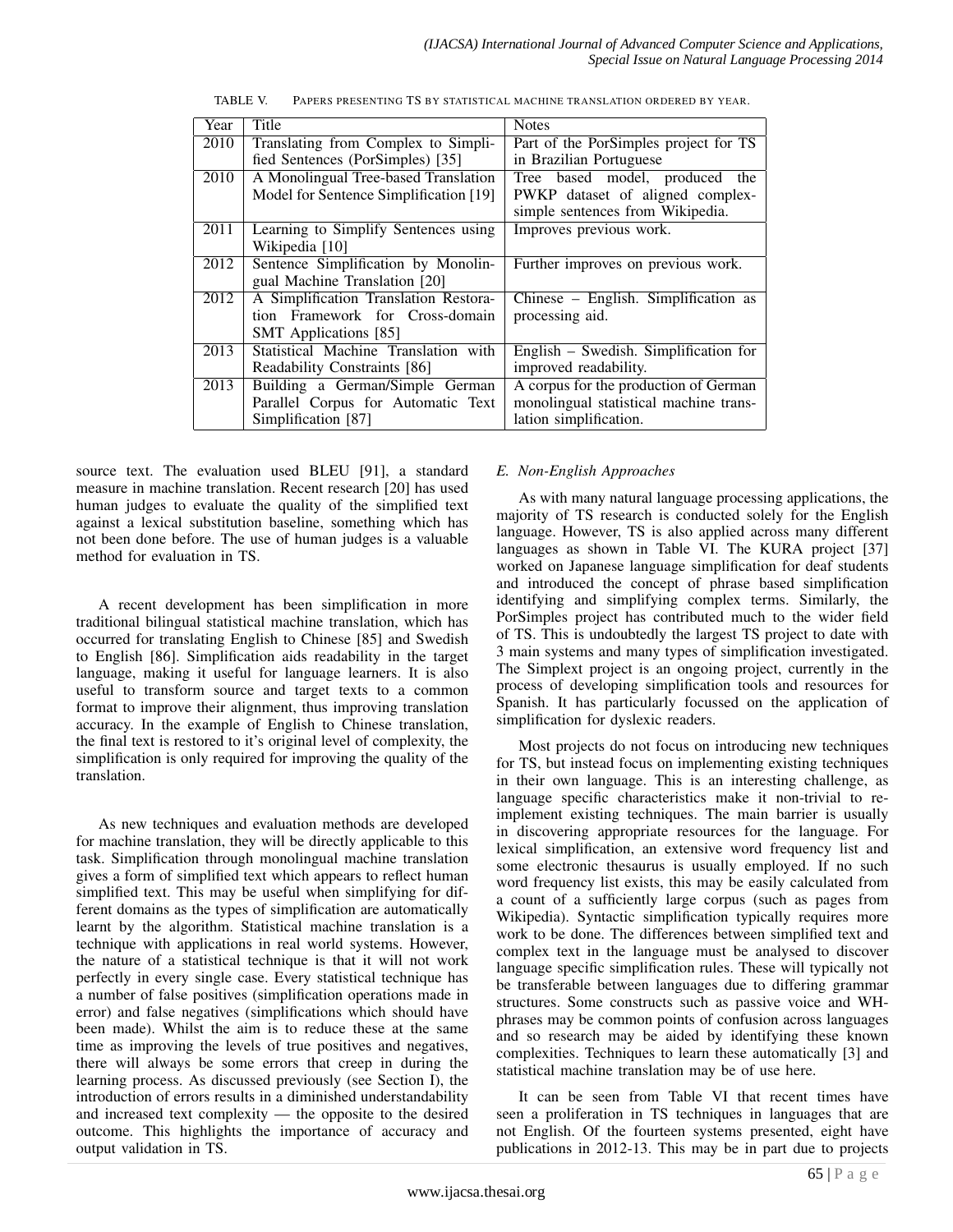| Year              | Language                | Methodology            | <b>Notes</b>               |
|-------------------|-------------------------|------------------------|----------------------------|
| 2003              | Japanese (KURA) [37]    | LS                     | No continuing work evi-    |
|                   |                         |                        | dent                       |
| 2004              | Dutch [69]              | $\overline{\text{SS}}$ | Completed study            |
| $2007 - 10$       | Portuguese (PorSimples) | SS, LS, EG             | Completed study            |
|                   | $\left[51\right]$       |                        |                            |
| $2010 - 2013$     | Spanish (Simplext) [42] | $\overline{LS}$        | Ongoing work               |
| 2011              | Italian (Read-it) [92]  | $\overline{LS, SS}$    | No continuing work evi-    |
|                   |                         |                        | dent                       |
| 2012              | French [71]             | $\overline{\text{SS}}$ | Present a set of syntactic |
|                   |                         |                        | rules                      |
| 2012              | Bulgarian (FIRST) [93]  |                        | Preliminary study          |
| 2012              | Danish (DSIM) [94]      | <b>PBMT</b>            | Aligned corpus for train-  |
|                   |                         |                        | ing                        |
| 2012              | Swedish $[47]$          | LS                     | <b>Masters Thesis</b>      |
| 2012              | Vietnamese [72]         | $\overline{\text{SS}}$ | Preprocessing for Ma-      |
|                   |                         |                        | chine Translation          |
| 2013              | Basque [73]             | $\overline{\text{SS}}$ | Preliminary study          |
| $\overline{2013}$ | Italian [74] (ERNESTA)  | $\overline{\text{SS}}$ | Simplification of chil-    |
|                   |                         |                        | dren's stories.            |
| 2013              | Korean $\overline{75}$  | SS                     | Simplification for<br>sign |
|                   |                         |                        | language users             |
| 2013              | German [87]             | <b>PBMT</b>            | Aligned corpus for train-  |
|                   |                         |                        | ing                        |

TABLE VI. A TABLE OF TS IN DIFFERENT LANGUAGES. SS = SYNTACTIC SIMPLIFICATION. LS = LEXICAL SIMPLIFICATION. EG = EXPLANATION GENERATION. PBMT = PHRASE BASED MACHINE TRANSLATION. INFORMATION IS OMITTED WHERE UNAVAILABLE

such as PorSimples and Simplext publicising TS as a research field, especially for non-English natural language processing research.

#### III. RESEARCH CHALLENGES

Throughout this survey, many open areas have been identified and this Section will gather these together and suggest future directions for research. These directions have been grouped into three categories: resources, systems and techniques. Section III-A describes the need for novel evaluation methods and corpora for the further development of existing TS systems. Section III-B outlines the need for TS systems and some methods for the deployment of these. Section III-C explains the need for the development of new algorithms in the field.

# *A. Resources*

Resources are the foundation upon which a system is built. TS has seen many different approaches to the task of providing resources such as evaluation methods and corpora. These have often been done with little consideration to prior techniques and so one general aspect of future work is the comparison and evaluation of potential resources.

Current techniques for automatically evaluating readability are of limited use in TS research. A strong contribution to the field would be an automatic evaluation measure which reliably reported the effects of TS. Some progress has been made [95]. However, this is only useful for the highly specific task of ordering synonyms in terms of their complexity. This is very useful when evaluating a system designed for the specific task, but not as useful for the general task of TS. An evaluation

method is needed which has the generality of a readability formula [29], [30], [96] but with the specificity and speed of an automated measure [95].

Manual techniques for the evaluation of automatic TS may also be investigated and developed. Whilst automated techniques give some impression as to the efficacy of a system, they are a step removed from the actual intended audience and so will never be as accurate as direct user evaluation. Many authors have used some manual evaluation for their results [4], [23], [31], [37] and research should aim towards this, especially when deploying a TS system for a specific user group. Experiments to determine the best manual methods of evaluation may also take place.

In addition to research on the evaluation methods, the development of new corpora is equally paramount to the progression of the field. As there are different approaches to TS (see Section II), different types of corpora are necessary. Simplification is inherently difficult to evaluate as there is no obvious correct answer. This means that a corpus cannot be in the standard format of a set of problems labelled with their solutions. Instead, more abstract corpora must be developed to address specific evaluation needs within the TS domain. As these are developed, evaluation methods will be developed alongside them. Corpora which draw on human annotation and where possible the input of the eventual users of a TS system will be more effective than those that do not.

One promising method for corpus development and evaluation comes from the field of statistical machine translation. Some authors have formulated TS as a monolingual translation problem [10], [19], [20]. This creates the possibility of using machine translation evaluation methods such as BLEU [91] and NIST [36]. These techniques compare a given translation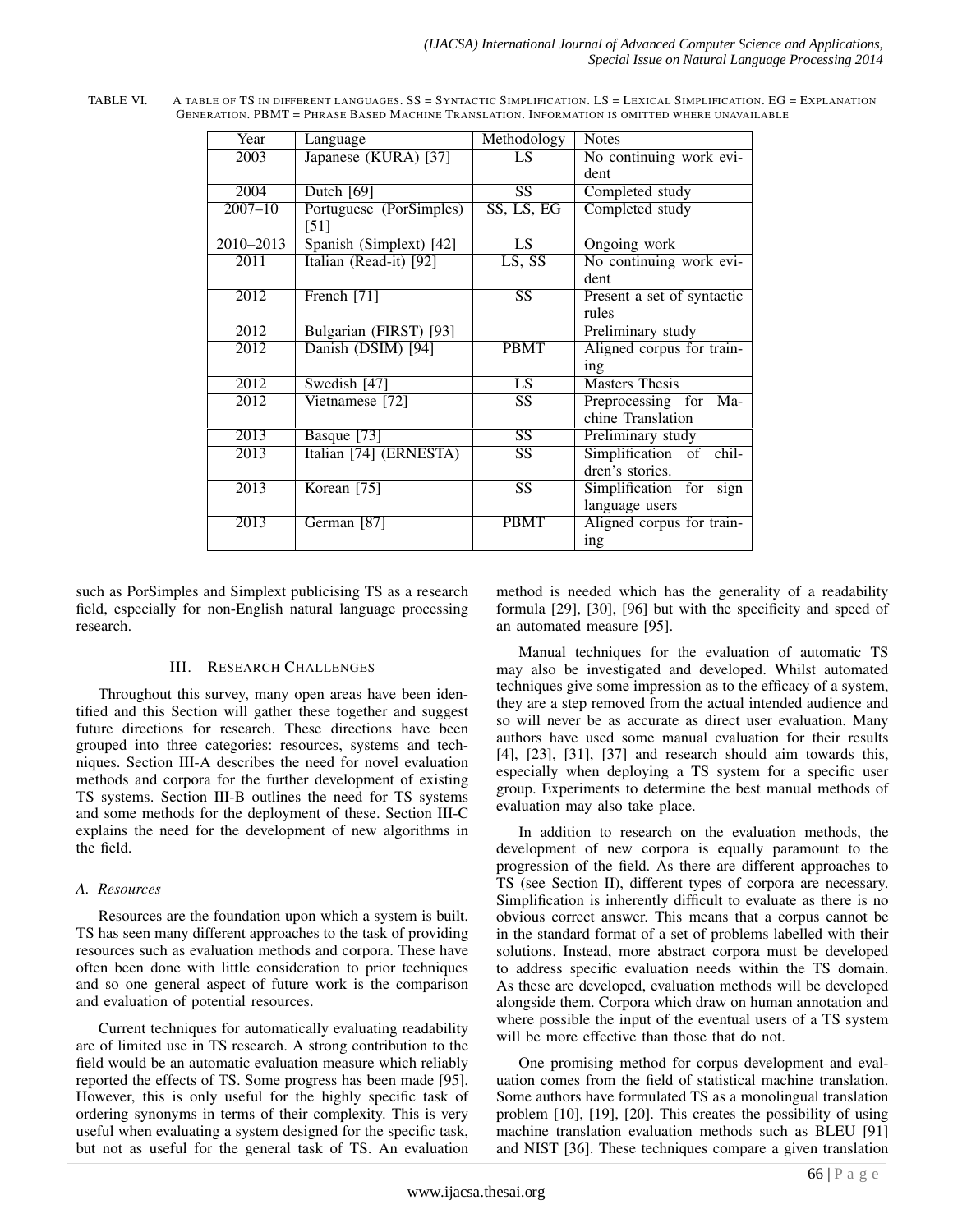with a reference translation and report an accuracy measure based on the co-occurring words across the two translations. These may also be applicable to the wider scope of TS where sample simplifications could be compared to one or many reference texts. As machine translation evaluation techniques are advanced, the benefits may also be reaped by the text simplification community.

### *B. Systems*

Another research challenge is the development of TS applications. These will exist as a layer of assistive technology upon information gathering systems. There are two clear options for the development of publicly available TS systems, as outlined below.

Firstly, TS can be applied at the user's level. In this model, the user receives some complex text which they automatically simplify by some means. This could take on the form of a Web browser plug-in which allows the user to select and simplify text (similar to the the FACILITA project for Brazilian Portuguese [40]). This could also take on the form of an application which allows the user to identify text and simplify. Some users may not even require the choice to simplify text. For example, in the context of browsing the Internet, some users may find the complex text which is presented to them at first distracting, demoralising or off-putting. Here, it may be helpful to automatically reduce the complexity of any text on a webpage before presenting it to a user.

Secondly, TS may be applied by the author to a text he is creating [97]. In this model, the author may write a document and then use automatic techniques to identify any complexities and to automatically simplify or receive suggestions as to simplifications he may apply. The main advantage is that the author can check the quality of simplifications before the text is presented to a user. Grammaticality, cohesion and intended meaning are definitely preserved, whilst understandability and readability are increased. This is useful in many different applications where text is being written for audiences who may not necessarily understand the final product. The research challenge here is to develop helpful ways of doing this which allow an author to target his text to many levels of understanding.

TS is currently not a commercialised application. This may be in part due to low accuracy in test systems and the youth of the field. As work is done to increase the accuracy of TS systems, they will become more commercially viable. TS is a useful product which can be packaged and sold in the form of software and Web services. As an industry develops around TS, this will create interest in the area which will drive the field to further developments.

# *C. Techniques*

The identification and evaluation of new techniques is paramount to the progression of the field, as the potential solution space for TS is currently sparsely explored. This is mainly because previous projects have been limited by the resources available. As more TS research applications are developed, a few underexplored areas for focus are as follows. These are not intended as an exhaustive list of all the potential future work in TS, but instead to highlight some areas which may be of future interest. These have all been explored initially and references are provided as appropriate.

Firstly, word sense disambiguation is highly important for lexical simplification. Initial work ignored ambiguity in the hope that complex words would belong to only one potential sense. This has not been the case and word sense errors (where a synonym with a drastically different meaning is selected) are a common problem among lexical substitution systems. Some work has previously addressed this [12]–[14], however future efforts must focus on incorporating state of the art word sense disambiguation techniques and adapting these for best use within the TS context. This may be implemented at the synonym ranking step of lexical substitution to combine the simplicity score with a 'relevance' score produced by a disambiguation system. Words which are of low relevance in a context will make the text less understandable.

Secondly, work should be undertaken to improve techniques for identifying candidates for simplification within a text. Whilst there has been plenty of work into readability measures, little has been transferred to a TS setting, although exceptions do exist [21], [80]. Machine learning techniques hold some promise and should be investigated further. The existing techniques are for sentence level simplification and further work could focus on candidate identification at the lexical level. This would involve looking at features of given words and developing some classification system to identify those of sufficient complexity to require simplification.

# IV. CONCLUSION

TS is a domain which has emerged as a reaction to difficult texts. This has occurred for different applications such as preprocessing for machine translation [72] and assistive technology for people with Aphasia [4]. These applications promise to reduce the complexity of text whilst improving readability and understandability. This is a highly useful task and is highly applicable in many settings such as second language learners and lay readers of technical documents. TS is not solely confined to the reader, it may also be applied by the author to a text in order to ensure his point is clearly communicated, or even in a natural language processing pipeline to improve the performance of later components.

There are also many approaches to the task. Some focus on the lexical level, replacing complex words with simpler synonyms. Some modify the syntax of a text to remove complex grammatical structures. Yet others perform phrase based machine translation in an effort to automatically learn valid methods of simplification. The field is currently seeing a wave of growth with many new research projects and new approaches being developed. As the field progresses, more techniques will become available and TS will be widely distributed.

TS is on its way to becoming a household application. As it does so, it is likely that people will often not even know they are benefitting from it. Campaigns for simplified English have existed for many years. TS offers an answer.

#### **REFERENCES**

[1] S. Crossley, D. Allen, and D. McNamara, "Text simplification and comprehensible input: A case for an intuitive approach," *Language Teaching Research*, vol. 16, no. 1, pp. 89–108, 2012.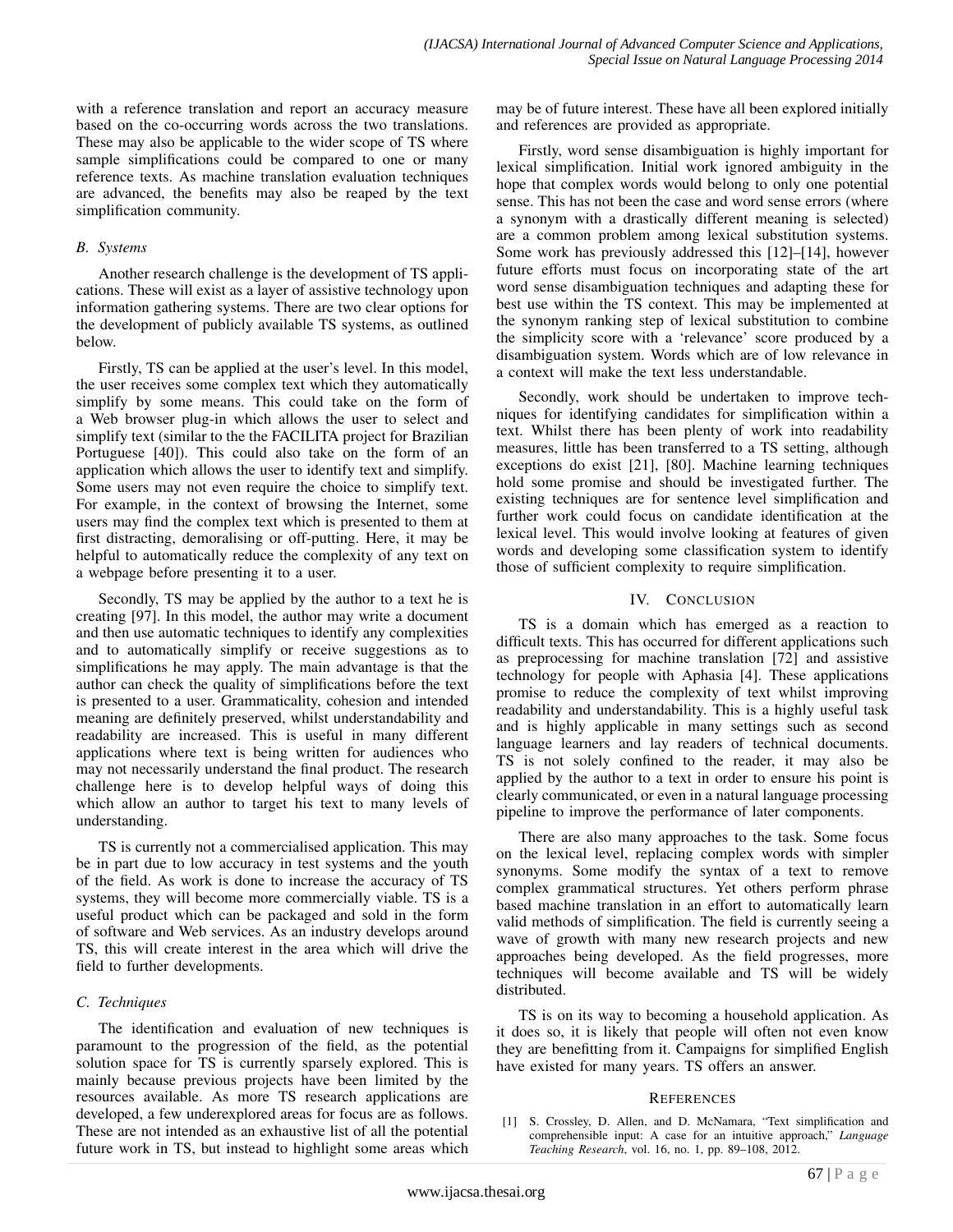- [2] D. J. Young, "Linguistic simplification of SL reading materials: Effective instructional practice?" *Modern Language Journal*, vol. 83, no. 3, pp. pp. 350–366, 1999.
- [3] R. Chandrasekar and B. Srinivas, "Automatic induction of rules for text simplification," *Knowledge-Based Systems*, vol. 10, no. 3, pp. 183 – 190, 1997.
- [4] S. Devlin and J. Tait, "The use of a psycholinguistic database in the simplification of text for aphasic readers." *Linguistic Databases*, pp. 161–173, 1998.
- [5] S. Jonnalagadda and G. Gonzalez, "BioSimplify: an open source sentence simplification engine to improve recall in automatic biomedical information extraction," in *Annual Proceedings of AMIA 2010*, November 2010, pp. 13–17.
- [6] B. B. Klebanov, K. Knight, and D. Marcu, "Text simplification for information-seeking applications," in *On the Move to Meaningful Internet Systems, Lecture Notes in Computer Science*. Springer Verlag, 2004, pp. 735–747.
- [7] D. Vickrey and D. Koller, "Applying sentence simplification to the conll-2008 shared task," in *Proceedings of the Twelfth Conference on Computational Natural Language Learning*. Stroudsburg, PA, USA: Association for Computational Linguistics, 2008, pp. 268–272.
- [8] L. Feng, "Text simplication: A survey," CUNY, Tech. Rep., March 2008.
- [9] M. Yatskar, B. Pang, C. Danescu-Niculescu-Mizil, and L. Lee, "For the sake of simplicity: Unsupervised extraction of lexical simplifications from Wikipedia," in *Human Language Technologies: The 2010 Annual Conference of the North American Chapter of the Association for Computational Linguistics*. Stroudsburg, PA, USA: Association for Computational Linguistics, 2010, pp. 365–368.
- [10] W. Coster and D. Kauchak, "Learning to simplify sentences using Wikipedia," in *Proceedings of the Workshop on Monolingual Text-To-Text Generation*. Portland, Oregon: Association for Computational Linguistics, June 2011, pp. 1–9.
- [11] C. Napoles and M. Dredze, "Learning Simple Wikipedia: A cogitation in ascertaining abecedarian language," in *NAACL HLT 2010 Workshop on Computational Linguistics and Writing*, 2010, pp. 42–50.
- [12] O. Biran, S. Brody, and N. Elhadad, "Putting it simply: a context-aware approach to lexical simplification," in *Proceedings of the 49th Annual Meeting of the Association for Computational Linguistics: Human Language Technologies: short papers - Volume 2*. Stroudsburg, PA, USA: Association for Computational Linguistics, 2011, pp. 496–501.
- [13] J. De Belder, K. Deschacht, and M.-F. Moens, "Lexical simplification," in *1st International Conference on Interdisciplinary Research on Technology, Education and Communication*, 2010.
- [14] J. De Belder and M. Moens, "Text simplification for children," in *Prroceedings of the SIGIR workshop on accessible search systems*, 2010, pp. 19–26.
- [15] S. Blum and E. A. Levenston, "Universals of lexical simplification," *Language Learning*, vol. 28, no. 2, pp. 399–415, 1978.
- [16] J. E. Hoard, R. Wojcik, and K. Holzhauser, "An automated grammar and style checker for writers of simplified English," in *Computers and Writing*. Springer Netherlands, 1992, pp. 278–296.
- [17] G. Adriaens, "Simplified English grammar and style correction in an MT framework: the LRE SECC project," in *Aslib proceedings*, vol. 47. MCB UP Ltd, 1995, pp. 73–82.
- [18] A. Siddharthan, "Syntactic simplification and text cohesion," *Research on Language & Computation*, vol. 4, pp. 77–109, 2006.
- [19] Z. Zhu, D. Bernhard, and I. Gurevych, "A monolingual tree-based translation model for sentence simplification," in *Proceedings of the 23rd International Conference on Computational Linguistics*, 2010, pp. 1353–1361.
- [20] S. Wubben, A. van den Bosch, and E. Krahmer, "Sentence simplification by monolingual machine translation," in *Proceedings of the 50th Annual Meeting of the Association for Computational Linguistics (Volume 1: Long Papers)*. Jeju Island, Korea: Association for Computational Linguistics, July 2012, pp. 1015–1024.
- [21] K. Woodsend and M. Lapata, "Learning to simplify sentences with quasi-synchronous grammar and integer programming," in *Proceedings of the Conference on Empirical Methods in Natural Language Processing*. Stroudsburg, PA, USA: Association for Computational Linguistics, 2011, pp. 409–420.
- [22] S. E. Petersen and M. Ostendorf, "Text simplification for language learners: A corpus analysis," in *Speech and Language Technology for Education workshop*, 2007.
- [23] S. Kandula, D. Curtis, and Q. Zeng-Treitler, "A semantic and syntactic text simplification tool for health content," in *AMIA Annual Symposium Proceedings*. American Medical Informatics Association, 2010, pp. 366–370.
- [24] H. Jing, "Sentence reduction for automatic text summarization," in *Proceedings of the sixth conference on Applied natural language processing*. Stroudsburg, PA, USA: Association for Computational Linguistics, 2000, pp. 310–315.
- [25] C. Blake, J. Kampov, A. K. Orphanides, D. West, and C. Lown, "Query expansion, lexical simplification and sentence selection strategies for multi-document summarization," in *Document understanding conference (DUC-2007)*, 2007.
- [26] S. Silveira and A. Branco, "Combining a double clustering approach with sentence simplification to produce highly informative multidocument summaries," in *Information Reuse and Integration (IRI), 2012 IEEE 13th International Conference*, Aug 2012, pp. 482–489.
- [27] J. M. Conroy, J. G. Stewart, and J. D. Schlesinger, "Classy querybased multi-document summarization," in *Proceedings of the Document Understanding Conf. Wksp. 2005 (DUC 2005) at the Human Language Technology Conf./Conf. on Empirical Methods in Natural Language Processing (HLT/EMNLP)*, 2005.
- [28] A. Siddharthan, A. Nenkova, and K. Mckeown, "Syntactic Simplification for Improving Content Selection in Multi-Document Summarization," in *In Proceedings of the 20th International Conference on Computational Linguistics (COLING 2004*, 2004, pp. 896–902.
- [29] J. Kincaid, R. Fishburne, R. Rogers, and B. Chissom, "Derivation of new readability formulas (automated readability index, fog count, and flesch reading ease formula) for navy enlisted personnel," *Research Branch report*, 1975.
- [30] G. H. McLaughlin, "Smog grading: A new readability formula," *Journal of reading*, vol. 12, no. 8, pp. 639–646, 1969.
- [31] C. Napoles, B. Van Durme, and C. Callison-Burch, "Evaluating sentence compression: Pitfalls and suggested remedies," in *Proceedings of the Workshop on Monolingual Text-To-Text Generation*. Portland, Oregon: Association for Computational Linguistics, June 2011, pp. 91–97.
- [32] C. Scarton, M. de Oliveira, A. Candido, Jr., C. Gasperin, and S. M. Aluísio, "Simplifica: a tool for authoring simplified texts in brazilian portuguese guided by readability assessments," in *Proceedings of the NAACL HLT 2010 Demonstration Session*. Stroudsburg, PA, USA: Association for Computational Linguistics, 2010, pp. 41–44.
- [33] R. Barzilay and N. Elhadad, "Sentence alignment for monolingual comparable corpora," in *Proceedings of the 2003 conference on Empirical methods in natural language processing*. Stroudsburg, PA, USA: Association for Computational Linguistics, 2003, pp. 25–32.
- [34] S. Bott and H. Saggion, "An unsupervised alignment algorithm for text simplification corpus construction," in *Proceedings of the Workshop on Monolingual Text-To-Text Generation*. Portland, Oregon: Association for Computational Linguistics, June 2011, pp. 20–26.
- [35] L. Specia, "Translating from complex to simplified sentences," in *Proceedings of the 9th International Conference on Computational Processing of the Portuguese Language*. Berlin, Heidelberg: Springer-Verlag, 2010, pp. 30–39.
- G. Doddington, "Automatic evaluation of machine translation quality using n-gram co-occurrence statistics," in *Proceedings of the second international conference on Human Language Technology Research*. San Francisco, CA, USA: Morgan Kaufmann Publishers Inc., 2002, pp. 138–145.
- [37] K. Inui, A. Fujita, T. Takahashi, R. Iida, and T. Iwakura, "Text simplification for reading assistance: A project note," in *Proceedings of the Second International Workshop on Paraphrasing*. Sapporo, Japan: Association for Computational Linguistics, July 2003, pp. 9–16.
- S. Devlin and G. Unthank, "Helping aphasic people process online information," in *Proceedings of the 8th international ACM SIGACCESS conference on computers and accessibility*. New York, NY, USA: ACM, 2006, pp. 225–226.
- [39] N. Elhadad and K. Sutaria, "Mining a lexicon of technical terms and lay equivalents," in *Proceedings of the Workshop on BioNLP*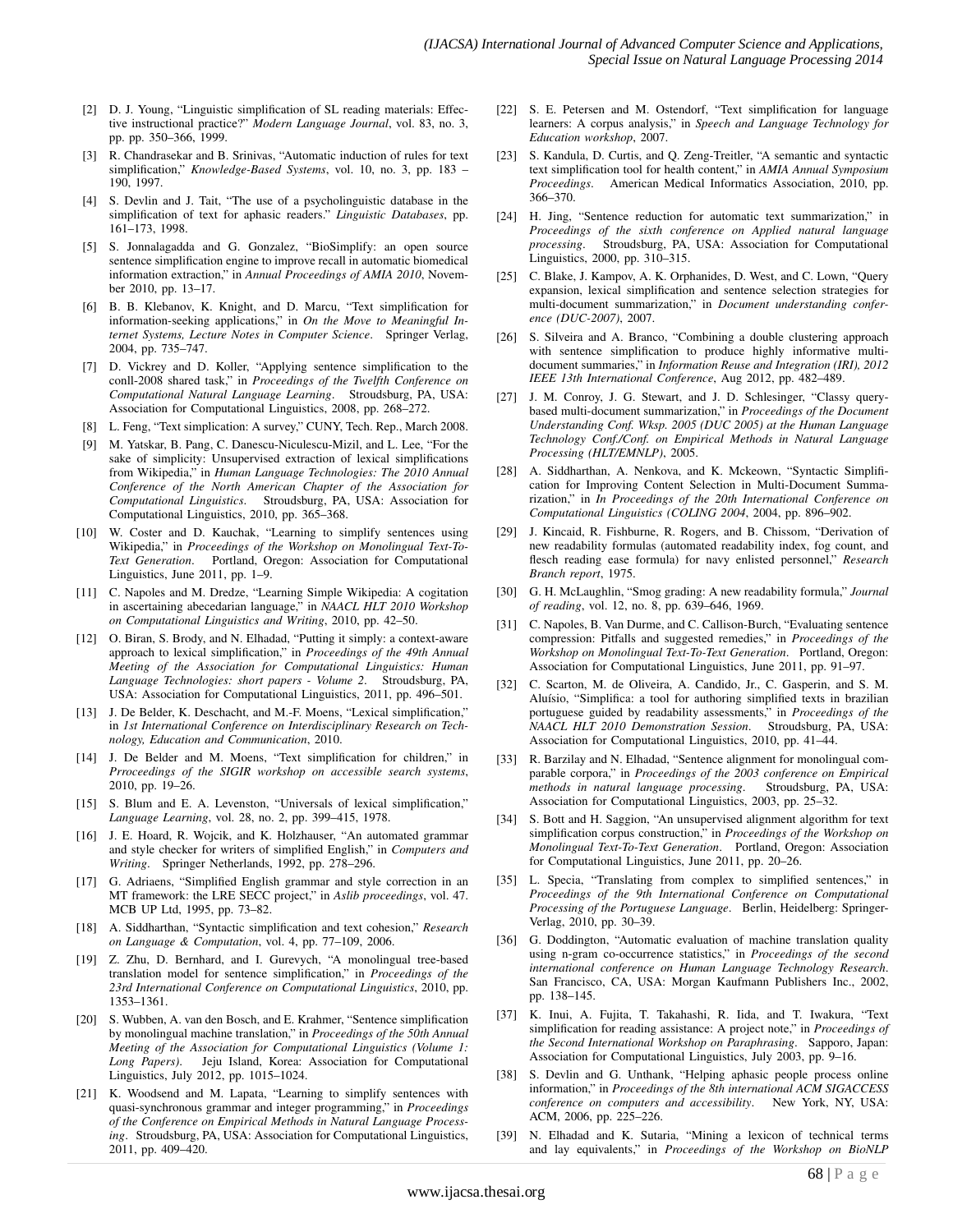*2007: Biological, Translational, and Clinical Language Processing*. Association for Computational Linguistics, 2007, pp. 49–56.

- [40] W. M. Watanabe, A. C. Junior, V. R. Uzêda, R. P. d. M. Fortes, T. A. S. Pardo, and S. M. Aluísio, "Facilita: reading assistance for low-literacy readers," in *Proceedings of the 27th ACM international conference on Design of communication*. New York, NY, USA: ACM, 2009, pp. 29–36.
- [41] L. Deléger and P. Zweigenbaum, "Extracting lay paraphrases of specialized expressions from monolingual comparable medical corpora," in *Proceedings of the 2nd Workshop on Building and Using Comparable Corpora: from Parallel to Non-parallel Corpora*. Association for Computational Linguistics, 2009, pp. 2–10.
- [42] S. Bott, L. Rello, B. Drndarević, and H. Saggion, "Can Spanish be simpler? LexSiS: Lexical simplification for Spanish," in *Proceedings of COLING 2012*. Mumbai, India: The COLING 2012 Organizing Committee, December 2012, pp. 357–374.
- [43] B. Drndarević and H. Saggion, "Towards automatic lexical simplification in Spanish: An empirical study," in *Proceedings of the First Workshop on Predicting and Improving Text Readability for target reader populations.* Montréal, Canada: Association for Computational Linguistics, June 2012, pp. 8–16.
- [44] H. Saggion, S. Bott, and L. Rello, "Comparing resources for Spanish lexical simplification," in *Statistical Language and Speech Processing*, ser. Lecture Notes in Computer Science, A.-H. Dediu, C. Martín-Vide, R. Mitkov, and B. Truthe, Eds. Springer, Berlin Heidelberg, 2013, vol. 7978, pp. 236–247.
- [45] L. Specia, S. K. Jauhar, and R. Mihalcea, "SemEval-2012 task 1: English lexical simplification," in *\*SEM 2012: The First Joint Conference on Lexical and Computational Semantics – Volume 2: Proceedings of the Sixth International Workshop on Semantic Evaluation (SemEval* 2012). Montréal, Canada: Association for Computational Linguistics, 7-8 June 2012, pp. 347–355.
- [46] S. R. Thomas and S. Anderson, "WordNet-based lexical simplification of a document," in *Proceedings of KONVENS 2012*, J. Jancsary, Ed. ÖGAI, September 2012, pp. 80–88.
- [47] R. Keskisärkkä, "Automatic text simplification via synonym replacement," Ph.D. dissertation, Linköping, 2012.
- [48] G. Leroy, J. E. Endicott, D. Kauchak, O. Mouradi, and M. Just, "User evaluation of the effects of a text simplification algorithm using term familiarity on perception, understanding, learning, and information retention," *Journal of Medical Internet Research*, vol. 15, no. 7, p. e144, 2013.
- [49] C. Fellbaum, *WordNet: An Electronic Lexical Database*. Bradford Books, 1998.
- [50] H. Kučera and W. N. Francis, *Computational analysis of present-day American English*. Providence, RI: Brown University Press, 1967.
- [51] S. M. Aluísio and C. Gasperin, "Fostering digital inclusion and accessibility: the PorSimples project for simplification of Portuguese texts," in *Proceedings of the NAACL HLT 2010 Young Investigators Workshop on Computational Approaches to Languages of the Americas*. Stroudsburg, PA, USA: Association for Computational Linguistics, 2010, pp. 46–53.
- [52] S. Bautista, R. Hervás, P. Gervás, R. Power, and S. Williams, "A system for the simplification of numerical expressions at different levels of understandability." in *Worshop Natural Language Processing for Improving Textual Accessibility (NLP4ITA)*, Atlanta, USA, 06/2013 2013.
- [53] L. Rello, S. Bautista, R. Baeza-Yates, P. Gervás, R. Hervás, and H. Saggion, "One half or 50%? an eye-tracking study of number representation readability," in *Human-Computer Interaction INTERACT* 2013, ser. Lecture Notes in Computer Science, P. Kotzé, G. Marsden, G. Lindgaard, J. Wesson, and M. Winckler, Eds. Springer Berlin Heidelberg, 2013, vol. 8120, pp. 229–245.
- [54] M. Brysbaert and B. New, "Moving beyond Kučera and Francis: A critical evaluation of current word frequency norms and the introduction of a new and improved word frequency measure for American English," *Behavior Research Methods*, vol. 41, no. 4, pp. 977–990, 2009.
- [55] T. Brants and A. Franz, "Web 1T 5-gram corpus version 1.1," *Linguistic Data Consortium*, 2006.
- [56] K. Deschacht and M. Moens, "The latent words language model," in

*Proceedings of the 18th Annual Belgian-Dutch Conference on Machine Learning*, 2009.

- [57] L. Rello, R. Baeza-Yates, L. Dempere-Marco, and H. Saggion, "Frequent words improve readability and short words improve understandability for people with dyslexia," in *Human-Computer Interaction INTERACT 2013*, ser. Lecture Notes in Computer Science, P. Kotz, G. Marsden, G. Lindgaard, J. Wesson, and M. Winckler, Eds. Springer Berlin Heidelberg, 2013, vol. 8120, pp. 203–219.
- [58] D. Kauchak, "Improving text simplification language modeling using unsimplified text data," in *Proceedings of the 51st Annual Meeting of the Association for Computational Linguistics (Volume 1: Long Papers)*. Sofia, Bulgaria: Association for Computational Linguistics, August 2013, pp. 1537–1546.
- [59] A. Ligozat, C. Grouin, A. Garcia-Fernandez, and D. Bernhard, "Approches à base de fréquences pour la simplification lexicale," in Actes *de TALN'2013 : 20e conference sur le Traitement Automatique des ´ Langues Naturelles*, vol. 1, Les Sables d'Olonne, France, 2013, pp. 493–506.
- [60] C. Quirk, C. Brockett, and W. Dolan, "Monolingual machine translation for paraphrase generation," in *Proceedings of the 2004 Conference on Empirical Methods in Natural Language Processing*, 2004, pp. 142– 149.
- [61] F. Rinaldi, J. Dowdall, K. Kaljurand, M. Hess, and D. Mollá, "Exploiting paraphrases in a question answering system," in *Proceedings of the second international workshop on Paraphrasing - Volume 16*. Stroudsburg, PA, USA: Association for Computational Linguistics, 2003, pp. 25–32.
- [62] D. Kauchak and R. Barzilay, "Paraphrasing for automatic evaluation," in *Proceedings of the main conference on Human Language Technology Conference of the North American Chapter of the Association of Computational Linguistics*. Stroudsburg, PA, USA: Association for Computational Linguistics, 2006, pp. 455–462.
- [63] A. Ligozat, C. Grouin, A. Garcia-Fernandez, and D. Bernhard, "Annlor: A naïve notation-system for lexical outputs ranking," in *\*SEM 2012: The First Joint Conference on Lexical and Computational Semantics – Volume 2: Proceedings of the Sixth International Workshop on Semantic Evaluation (SemEval 2012).* Montréal, Canada: Association for Computational Linguistics, 7-8 June 2012, pp. 487–492.
- [64] R. Sinha, "Unt-simprank: Systems for lexical simplification ranking," in *\*SEM 2012: The First Joint Conference on Lexical and Computational Semantics – Volume 2: Proceedings of the Sixth International Workshop on Semantic Evaluation (SemEval 2012).* Montréal, Canada: Association for Computational Linguistics, 7-8 June 2012, pp. 493–496.
- [65] S. K. Jauhar and L. Specia, "UOW-SHEF: SimpLex lexical simplicity ranking based on contextual and psycholinguistic features," in *\*SEM 2012: The First Joint Conference on Lexical and Computational Semantics – Volume 2: Proceedings of the Sixth International Workshop on Semantic Evaluation (SemEval 2012).* Montréal, Canada: Association for Computational Linguistics, 7-8 June 2012, pp. 477–481.
- [66] M. Amoia and M. Romanelli, "Sb: mmsystem using decompositional semantics for lexical simplification," in *\*SEM 2012: The First Joint Conference on Lexical and Computational Semantics – Volume 2: Proceedings of the Sixth International Workshop on Semantic Evaluation (SemEval 2012)*. Montréal, Canada: Association for Computational Linguistics, 7-8 June 2012, pp. 482–486.
- [67] A. Johannsen, H. Martínez, S. Klerke, and A. Søgaard, "Emnlp@cph: Is frequency all there is to simplicity?" in *\*SEM 2012: The First Joint Conference on Lexical and Computational Semantics – Volume 2: Proceedings of the Sixth International Workshop on Semantic Evaluation (SemEval 2012).* Montréal, Canada: Association for Computational Linguistics, 7-8 June 2012, pp. 408–412.
- [68] J. Carroll, G. Minnen, Y. Canning, S. Devlin, and J. Tait, "Practical simplification of English newspaper text to assist aphasic readers," in *Proceedings of AAAI-98 Workshop on Integrating Artificial Intelligence and Assistive Technology*, 1998, pp. 7–10.
- [69] W. Daelemans, A. Höthker, and E. Sang, "Automatic sentence simplification for subtitling in Dutch and English," in *Proceedings of the 4th International Conference on Language Resources and Evaluation*, 2004, pp. 1045–1048.
- [70] S. Jonnalagadda and G. Gonzalez, "Sentence simplification aids protein-